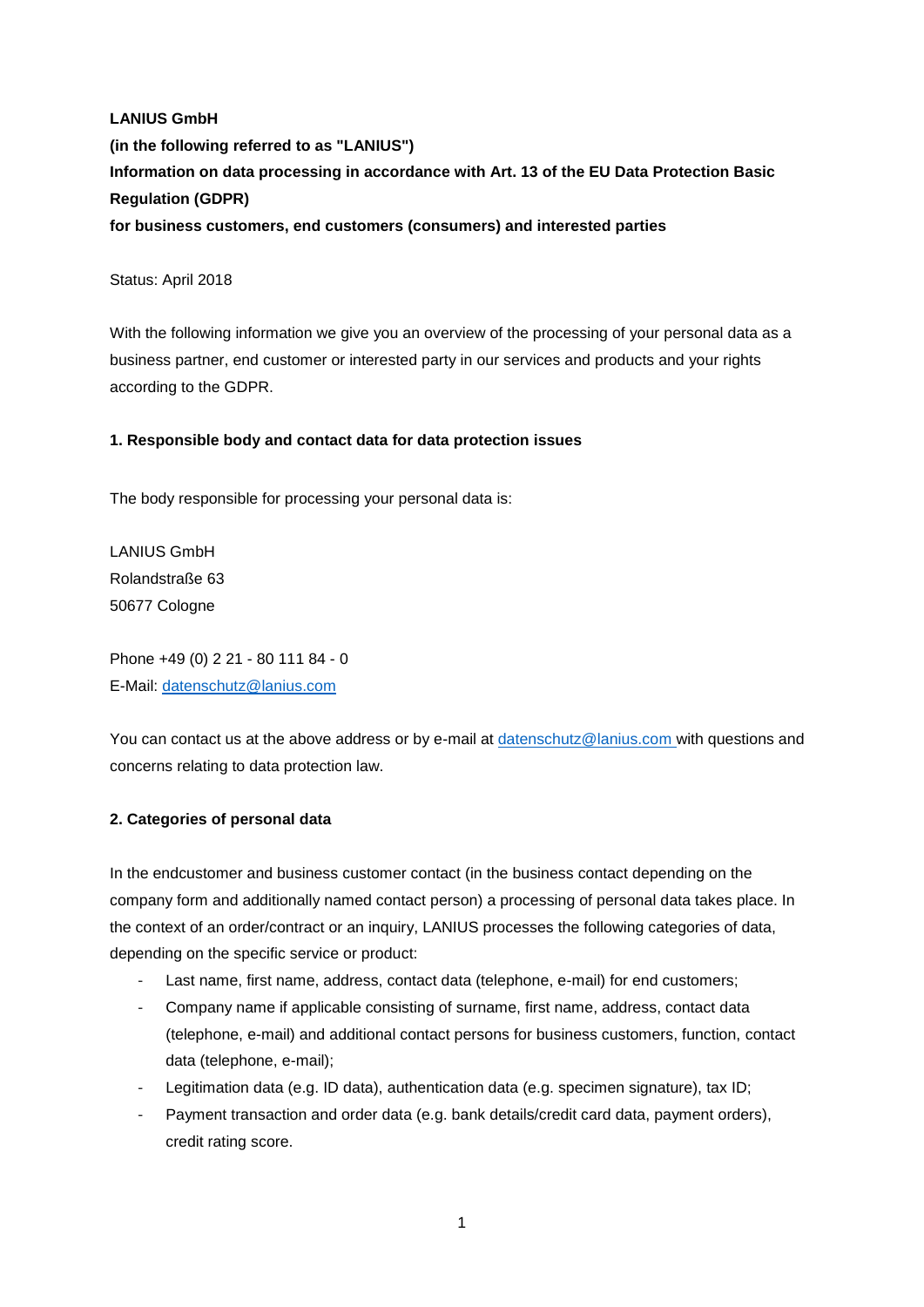If there are direct contacts with you during the business relationship or execution of the contract, further data, such as information about the contact channel, date, occasion and result and copies of the correspondence will be processed.

#### **3. Purposes of data processing and legal bases**

LANIUS processes your personal data to fulfil the respective contract or to carry out pre-contractual measures (e.g. contact inquiries) with you in accordance with Art. 6 (1) b) GDPR.

LANIUS is also subject to various legal requirements (e.g. money laundering law, tax laws) and processes your data in this respect also on the basis of legal requirements according to Art. 6 (1) c) GDPR or in the public interest according to Art. 6 (1) e) GDPR. The purposes of the processing include, inter alia

- the prevention of fraud and money laundering;
- the fulfilment of control and reporting obligations under tax law;
- and the assessment and management of risks at LANIUS.

If necessary, LANIUS processes your data within the scope of the weighing of interests according to Art. 6 (1) f) GDPR to protect the legitimate interests of LANIUS or third parties. For example:

- Data exchange with credit agencies to determine creditworthiness and default risks;
- Enforcement of legal claims and defense in legal disputes;
- Ensuring IT security and operation of LANIUS;
- Prevention of crime;
- Measures for business management and further development of services and products.

LANIUS also processes your data on the basis of existing contracts or requests for needs-oriented information on other services and products (advertising) in accordance with the following requirements, for example, as part of the balancing of interests pursuant to Art. 6 (1) f) GDPR for the protection of the legitimate interests of LANIUS:

- postal advertising unless you have objected to this processing; you can object to this advertising use at any time with effect for the future under the above-mentioned contact data (see section 1.) (see section 7.);
- Advertising by e-mail for your own similar products and services, provided LANIUS has received your e-mail addresses in connection with the sale of products and services from you and you have not objected to this processing; you can object to this advertising use at any time with effect for the future under the above contact data (see number 1.) (see number 7.), whereby apart from the transmission costs of the objection no further costs arise; you will also be clearly and repeatedly informed with each use of your e-mail address that you can object to this use at any time;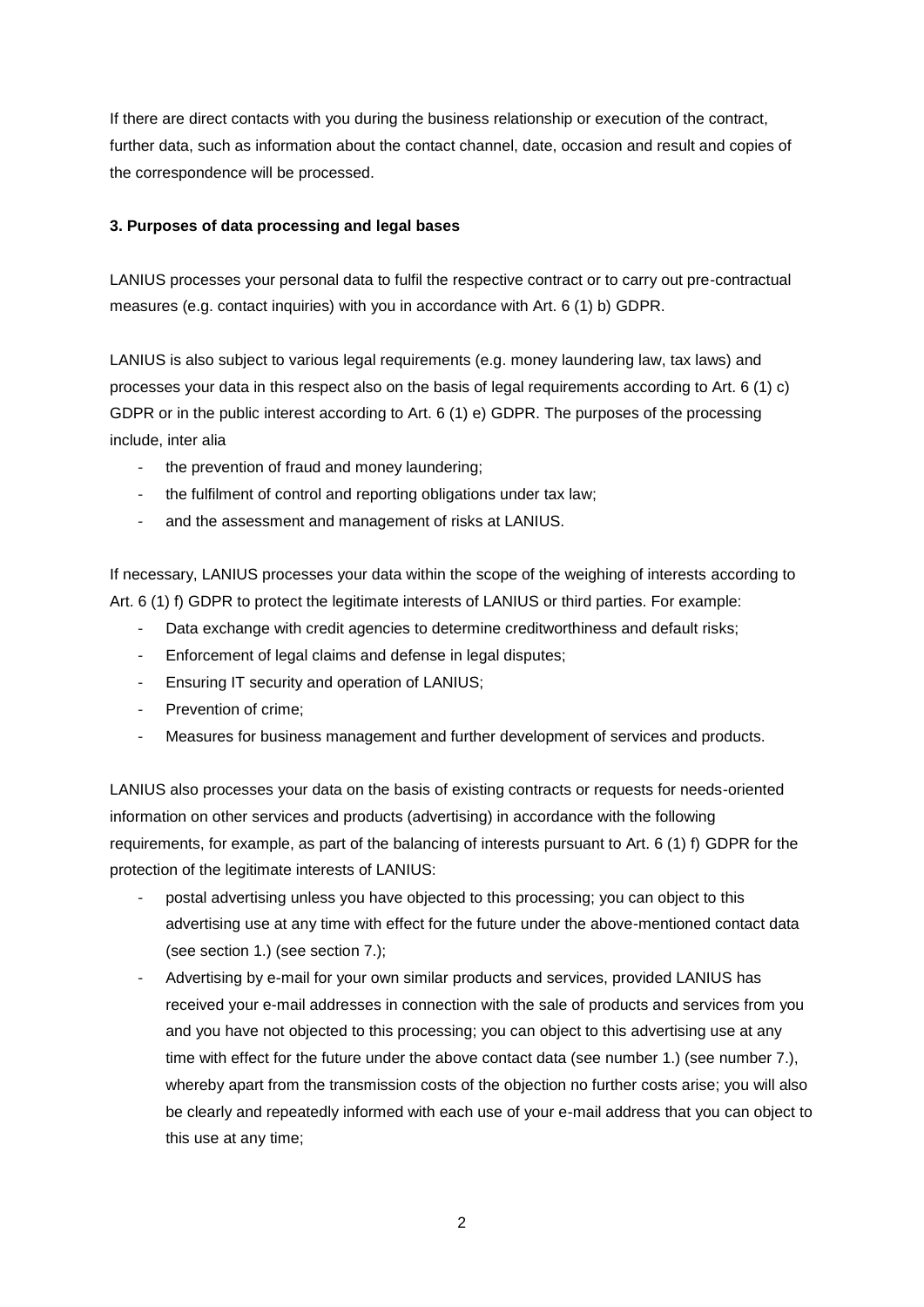telephone advertising to companies in the event of your presumed consent, provided that you have not objected to this processing; you can object to this advertising use at any time with effect for the future under the above-mentioned contact data (see section 1.) (see section 7.).

If you have given us your consent to the processing of personal data for specific purposes, the lawfulness of such processing is given on the basis of your consent in accordance with Art. 6 (1) a) GDPR. A given consent can be revoked at any time with effect for the future under the above mentioned contact data (see number 1.). Consents can be granted for

- to send the LANIUS newsletter to your e-mail address;
- telephone advertising for other LANIUS products and services.

## **4. Recipients and categories of recipients of the data**

Within LANIUS, only those departments will have access to your data which are required for the fulfilment of our contractual and legal Duties Service providers used by LANIUS may also receive data for these purposes if they are commissioned as contract processors in accordance with Art. 28 GDPR.

Possible recipients of personal data are, for example:

- public bodies and institutions (e.g. tax authorities, Federal Central Tax Office) in the event of a statutory or official obligation;
- other credit and financial services institutions;
- Contractors for support/maintenance of EDP/IT applications, archiving; document processing, call center services, compliance services, controlling, data screening according to legal requirements, data destruction, auditing services and payment transactions;
- Postal and shipping service providers;
- Credit agencies in the context of a creditworthiness inquiry;
- other data recipients on the basis of a consent given by you.

#### **5. Transfer of data to a third country or international organization**

A data transfer to countries outside the EU or the EEA (so-called third countries) only takes place if this is legally required for the execution of your orders (e.g. tax reporting obligations), you have given us your consent or in the context of order data processing. If service providers are used in third countries, which is not currently the case, they must, in addition to instructions in writing, take appropriate measures mandatory (e.g. agreement of the EU standard contractual clauses) to comply with the data protection level in Europe.

#### **6. Duration of data storage**

LANIUS processes and stores your personal data as long as it is necessary for the fulfilment of our contractual and legal duties and on the basis of the weighing of interests. If the data are no longer